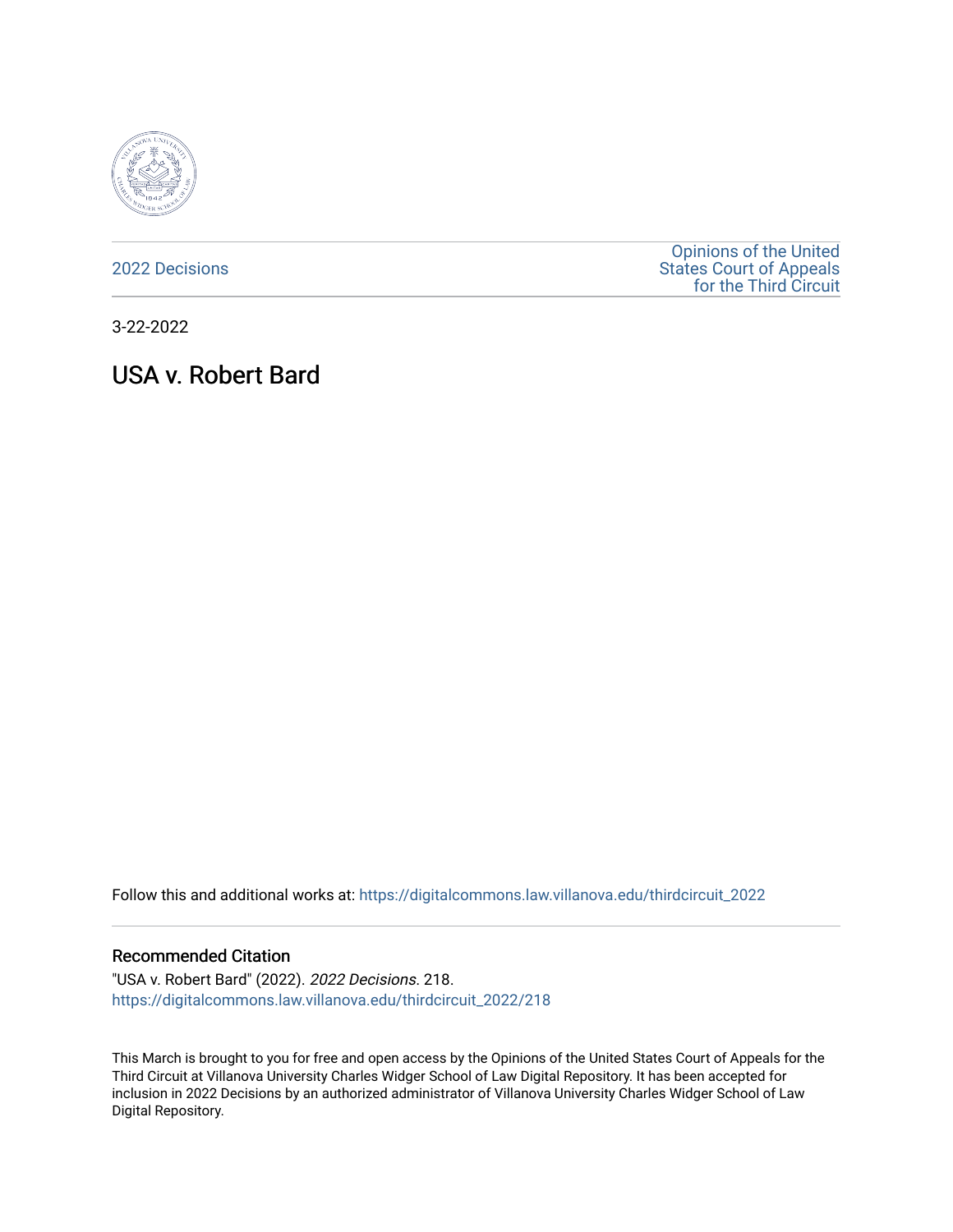## CLD-099 **NOT PRECEDENTIAL**

# UNITED STATES COURT OF APPEALS FOR THE THIRD CIRCUIT

Nos. 21-3265

### UNITED STATES OF AMERICA

v.

ROBERT G. BARD, Appellant

On Appeal from the United States District Court for the Middle District of Pennsylvania (D.C. Criminal Action No. 1-12-cr-00181-001) District Judge: Honorable Sylvia H. Rambo

 $\mathcal{L}_\text{max}$ 

 $\mathcal{L}_\text{max}$  , where  $\mathcal{L}_\text{max}$  and  $\mathcal{L}_\text{max}$  and  $\mathcal{L}_\text{max}$ 

Submitted on the Appellee's Motion for Summary Affirmance Pursuant to Third Circuit LAR 27.4 and I.O.P. 10.6 March 10, 2022 Before: AMBRO, SHWARTZ and BIBAS, Circuit Judges

(Opinion filed: March 22, 2022)

OPINION\*

PER CURIAM

Federal prisoner Robert Bard appeals from the District Court's order denying his

motion for compassionate release filed pursuant to 18 U.S.C.  $\S 3582(c)(1)(A)(i)$ . The

<sup>\*</sup> This disposition is not an opinion of the full Court and pursuant to I.O.P. 5.7 does not constitute binding precedent.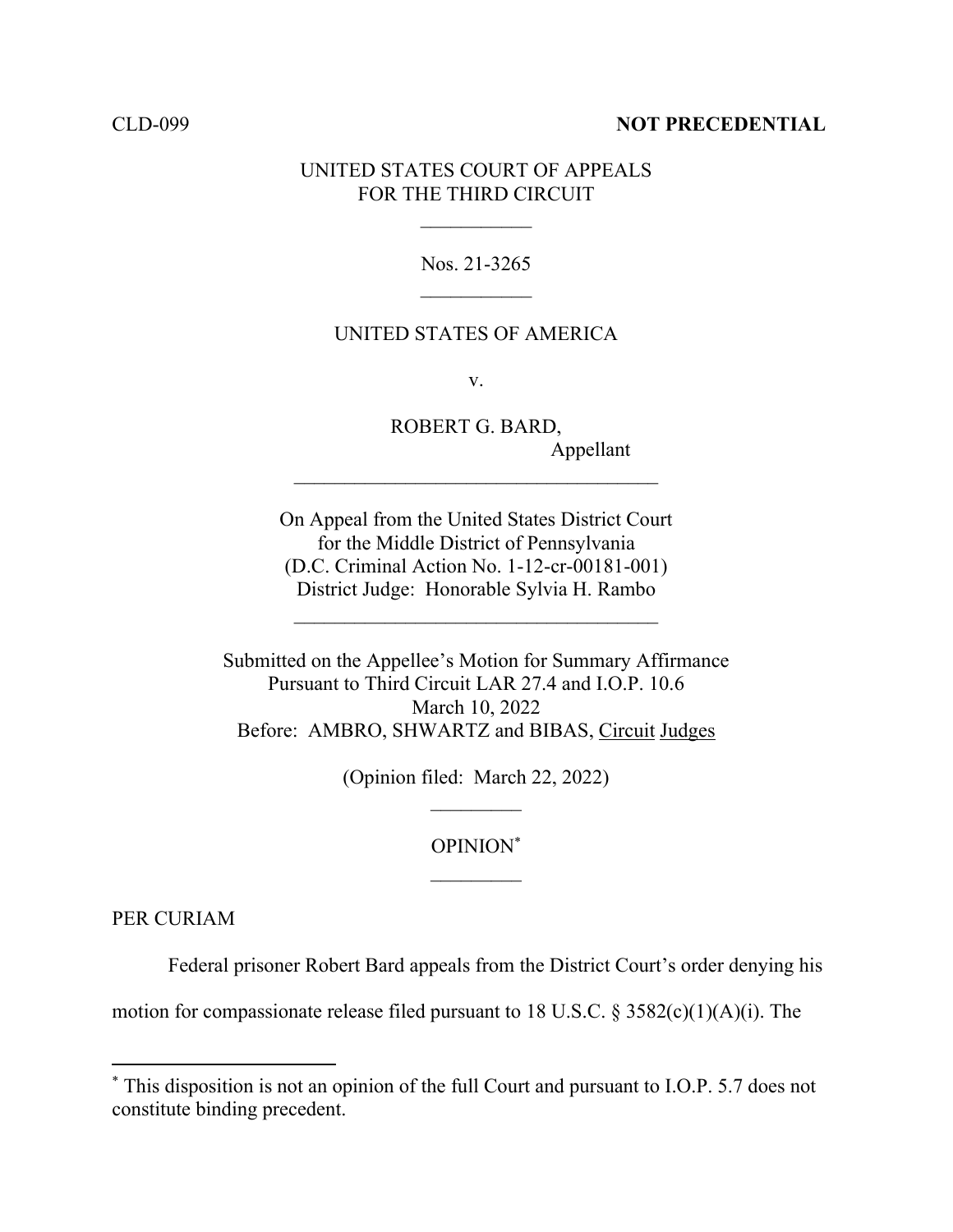Government has filed a motion for summary affirmance. For the reasons that follow, we grant the Government's motion and will summarily affirm.

In 2013, Bard was sentenced to 262 months in prison after being convicted of fraud and related charges. Bard, an investment advisor, had defrauded 66 of his clients, many of them elderly, out of millions of dollars. We affirmed his conviction and sentence on direct appeal, see United States v. Bard, 625 F. App'x 57, 61 (3d Cir. 2015), and later affirmed the denial of a motion to vacate his sentence pursuant to 28 U.S.C. § 2255, see United States v. Bard, 802 F. App'x 691, 696 (3d Cir. 2020), and the denial of his prior motion for compassionate release and motions for reconsideration thereof, see United States v. Bard, C.A. No. 21-1979, 2021 WL 3503818 (3d Cir. Aug. 10, 2021).

Shortly after we decided that last appeal, Bard filed another motion for compassionate release. The District Court denied the motion after determining that Bard was merely attempting to re-litigate issues already decided. Bard timely appealed. The Government has moved for summary affirmance of the District Court's order, and Bard has filed a response in opposition.

We have jurisdiction pursuant to 28 U.S.C. § 1291. We review the District Court's order denying the motion for compassionate release for an abuse of discretion and will not disturb that decision unless the District Court committed a clear error of judgment. See United States v. Pawlowski, 967 F.3d 327, 330 (3d Cir. 2020). We may summarily affirm a district court's decision "on any basis supported by the record" if the appeal fails to present a substantial question. See Murray v. Bledsoe, 650 F.3d 246, 247 (3d Cir. 2011) (per curiam).

2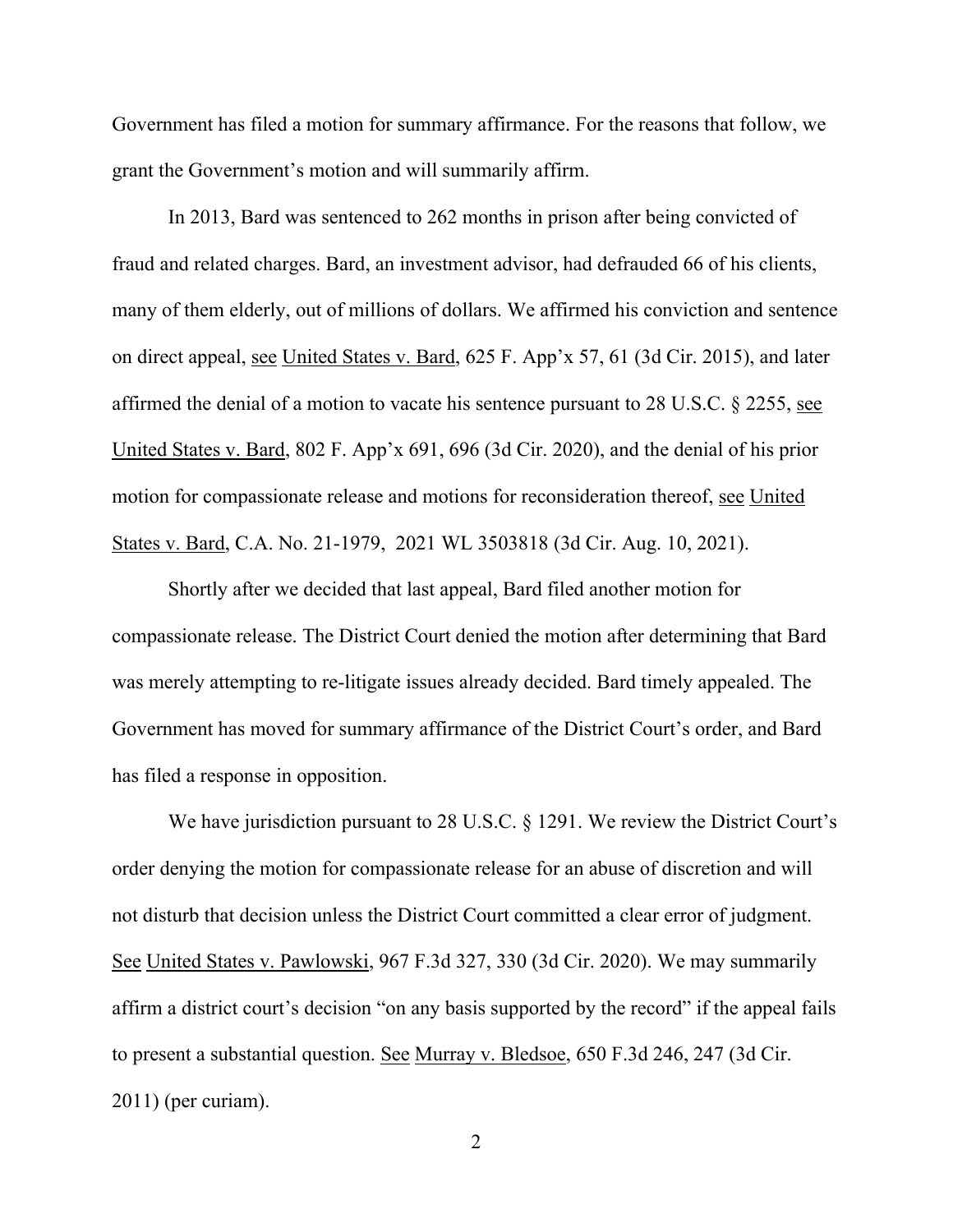We will grant the Government's motion. The compassionate-release provision states that a district court "may reduce the term of imprisonment" and "impose a term of probation or supervised release" if it finds that "extraordinary and compelling reasons warrant such a reduction." 18 U.S.C. §  $3582(c)(1)(A)(i)$ . Before granting compassionate release, a district court must consider "the factors set forth in [18 U.S.C. §] 3553(a) to the extent that they are applicable."  $\S$  3582(c)(1)(A). In assessing his prior motion for compassionate release, the District Court noted that Bard had "arguably made a showing of a compelling and extraordinary circumstance" warranting release based on the threat he faced from COVID-19 due to his preexisting medical conditions. See ECF No. 229 at 4. Nonetheless, the District Court denied relief based on its assessment of the other relevant factors; we affirmed that decision in full. See Bard, 2021 WL 3503818, at  $*2-3$ .<sup>1</sup>

The motion at issue in this appeal opens with the assertion that the District Court previously "deemed that Bard did meet the medical conditions to warrant release." ECF No. 240 at 1. The argument that follows centers entirely on his disagreement with the calculation the District Court made at sentencing as to the losses incurred by Bard's victims, asserting that his guidelines range should have been much lower because there was no actual out-of-pocket loss. See id., passim. The District Court denied the motion because it "d[id] not present any colorable bases for relief and instead improperly

<sup>&</sup>lt;sup>1</sup> In affirming the denial of compassionate release, we concluded that the District Court did not abuse its discretion in concluding that the factors under 18 U.S.C. § 3553(a) did not support release because Bard had shown no remorse for his crimes, had flagrantly denied culpability, and "has not learned from his time in prison, and he needs to serve his full sentence to protect the public from him inflicting further wrongdoing upon them." Bard, 2021 WL 3503818, at \*2.